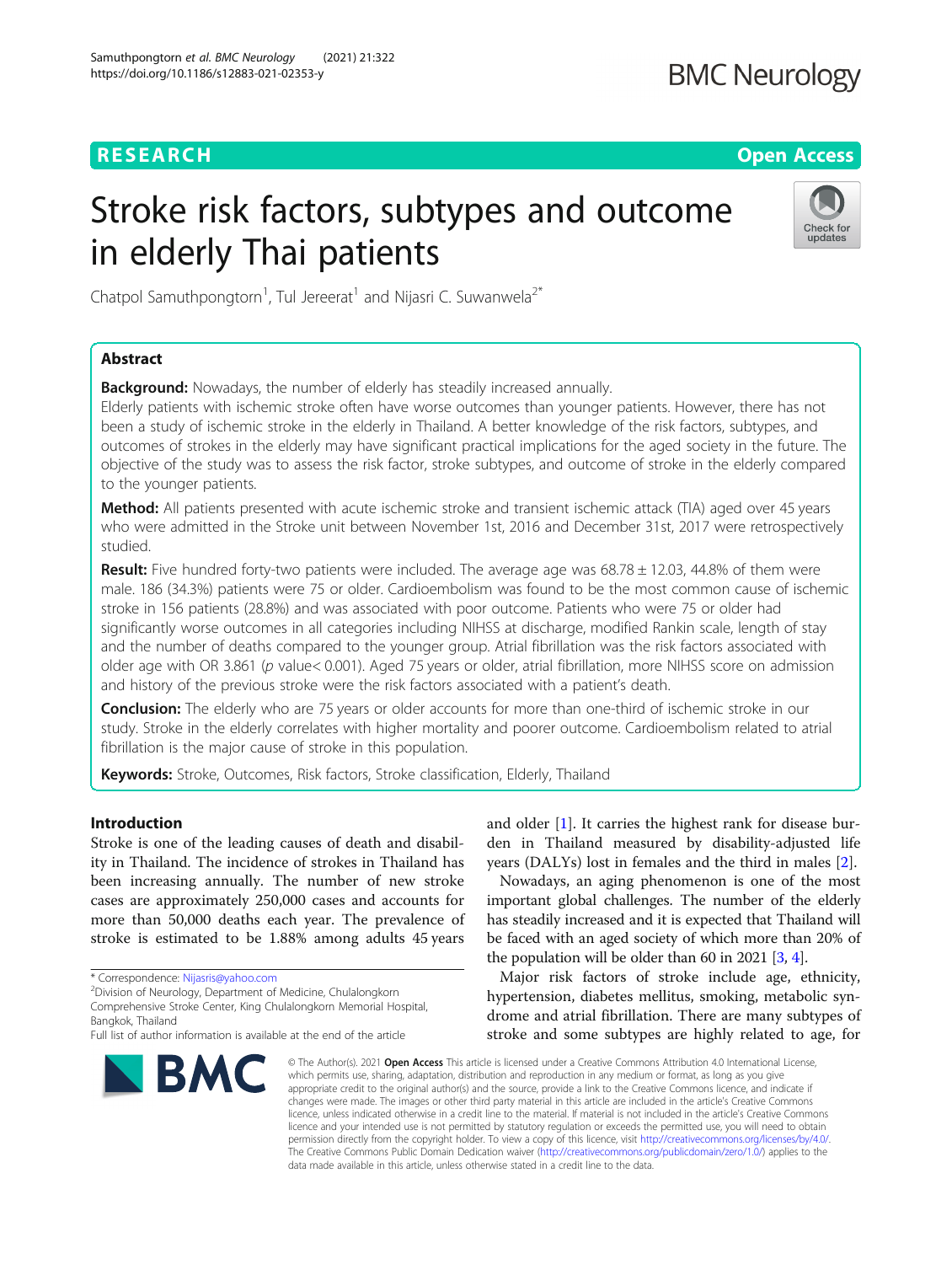example, atherosclerosis, atrial fibrillation and small vessel disease [[5](#page-5-0)–[7\]](#page-5-0). Moreover, elderly patients with ischemic stroke often have worse outcomes than younger patients [\[8](#page-5-0), [9](#page-5-0)]. Ischemic stroke has not been investigated in the elderly in Thailand. Hence, a better knowledge of the risk factors, subtypes and outcome of strokes in the elderly may have significant practical implications for early detection, stroke prevention and clinical management for the aged society in the future. The objective of the study was to assess the risk factors, stroke subtypes and outcome of stroke in the elderly compared to the younger patients.

# Method

All patients presented with acute ischemic stroke and transient ischemic attack (TIA), aged over 45 years who were admitted to the Stroke unit, King Chulalongkorn Memorial Hospital between November 1st, 2016, and December 31st, 2017, were retrospectively reviewed. Patients with hemorrhagic stroke and cerebral venous thrombosis were excluded. Ischemic stroke was diagnosed by clinical history, physical examination and confirmed by neuroimaging. TIA was defined as any focal cerebral ischemic event with symptoms lasting less than 24 h. Electronic medical records and neuroimaging studies were reviewed. Clinical parameters considered were age, sex, vascular risk factors, associated comorbidity, stroke etiology and functional outcome. Data on TOAST classification, NIHSS score and Modified-Rankin scale were also collected. All of the data were evaluated by neurologists at the Stroke Unit. The data that we have collected are the data at the hospital on the day the patient was discharged. The study collected outcomes at discharge date which included NIHSS score, Modified-Rankin scale, length of stay and the number of deaths. These variables were defined as short-term outcomes. Based on the TOAST criteria, ischemic stroke was classified into 5 categories: large-artery atherosclerosis, cardioembolism, lacunar infarction, other determined and undetermined etiologies. The study was approved by the Institutional Review Board of the Faculty of Medicine, Chulalongkorn University (IRB 037/63).

# **Ethics**

This study met the criteria of Expedited review from International Ethical Guidelines for health-related research Involving Human 2016  $[10]$  $[10]$ . Two medical students (CS and TJ) collected the medical records of the patients between November 1, 2016, and December 31, 2017. Information were summarized by the neurologists. These chart reviews gathered information on a specific medical condition and set of patient characteristics. The data was kept anonymous without name or contact of the participant.

# Statistical analysis

Statistical Package for the Social Science for Windows Version 21(SPSS 21) was used for all analyses. Categorical data were presented as number and percentage. Continuous variables were expressed as mean +/− standard deviation. Categorical data were analyzed by the chi-square test. The Mann-Whitney U test was used to compare the continuous variables. Multivariate logistic regression analysis was performed between independent variables that were considered to be associated with stroke subtypes. P value less or equal to 0.05 was considered to be statistically significant.

# Results

There were 542 patients in the study. Fifty-four (9.96%) presented with TIA, and 488 (90.04%) had ischemic stroke. The average age of the patients was  $68.78 \pm 12.03$ of which 44.8% were male. There were 186 (34.3%) patients who were 75 or older. The most common risk factor was hypertension, followed by dyslipidemia and diabetes mellitus. Baseline characteristics of the patients are shown in Table [1](#page-2-0).

According to the TOAST classification, cardioembolism was found to be the most common cause of ischemic stroke in 156 patients (28.8%), followed by small vessel disease in 149 patients (27.5%), and large vessel atherosclerosis in 130 (24.0%). Prevalence of stroke subtypes was shown in Fig. [1](#page-3-0).

There were significantly higher percentages of hypertension and atrial fibrillation among patients who were 75 or older. Eighty one patients (43.5%) had cardioembolism which was the most common subtype of ischemic stroke followed by small vessel disease in 41 patients (22.0%). Stroke outcomes were described by NIHSS at discharge, modified Rankin scale, length of hospital stay and the number of deaths. Patients who were 75 and older had significantly worse outcomes for all categories compared to the younger age group Outcome of the patients at discharge was shown in Fig. [2](#page-4-0).

In the multivariate analysis, the stroke risk factor associated with patients who were 75 and older was atrial fibrillation. The OR for atrial fibrillation was 3.861 ( $p$ value< 0.001) (Table [2](#page-4-0)).

Twenty-one patients died during hospitalization. Among these, 14 patients (66.7%) were 75 years and older. Risk factors that were associated with death were aged 75 years and older, atrial fibrillation, high NIHSS score upon hospital admission, and history of previous stroke (Table [3\)](#page-4-0).

# Discussion

We retrospectively studied the risk factors, subtypes, and outcome of ischemic stroke in a single tertiary care center in Thailand. The mean age of our patients was 68.8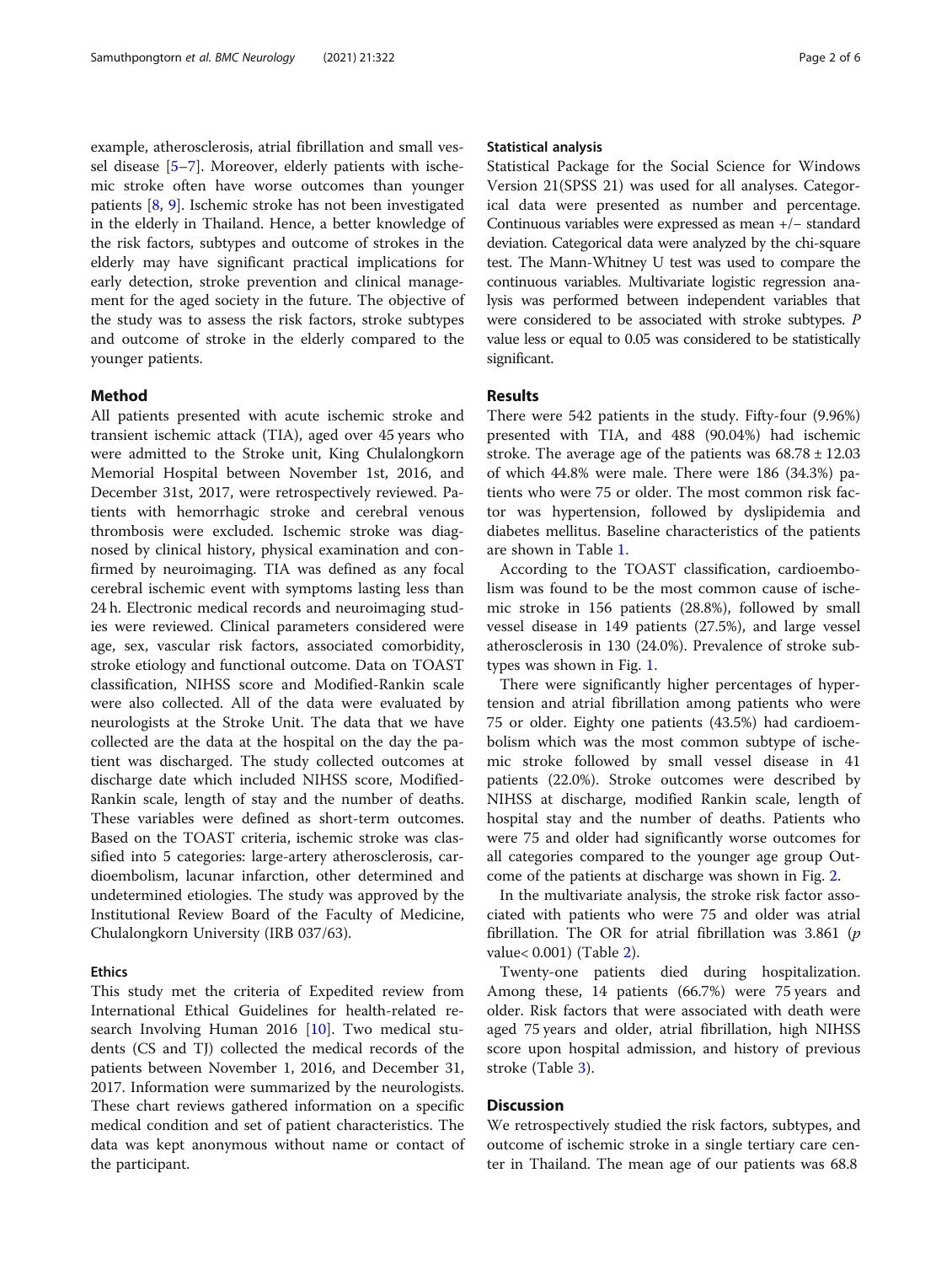| Characteristic                     | Patients aged 45-74 years | Patients aged $\geq$ 75 years | <b>Total</b>    | p-value |
|------------------------------------|---------------------------|-------------------------------|-----------------|---------|
|                                    | $n = 356$                 | $n = 186$                     | $n = 542$       |         |
| Male: n (%)                        | 144 (40.4%)               | 99 (53.2%)                    | 243 (44.8%)     | 0.005   |
| TIA: n (%)                         | 34 (63%)                  | 20 (37%)                      | 54 (9.96%)      | 0.657   |
| Risk factors: n (%)                |                           |                               |                 |         |
| History of diabetes mellitus       | 124 (34.8%)               | 76 (40.9%)                    | 200 (36.9%)     | 0.167   |
| History of hypertension            | 248 (69.7%)               | 150 (80.6%)                   | 398 (73.4%)     | 0.006   |
| History of dyslipidemia            | 203 (57.0%)               | 113 (60.8%)                   | 316 (58.3%)     | 0.403   |
| Atrial fibrillation                | 51 (14.3%)                | 72 (38.7%)                    | 123 (22.7%)     | < 0.001 |
| Smoking                            | 27 (7.6%)                 | 5(2.7%)                       | 32 (5.9%)       | 0.022   |
| Previous stroke                    | 63 (17.7%)                | 50 (26.9%)                    | 113 (20.8%)     | 0.012   |
| Previous TIA                       | $11(3.1\%)$               | 3(1.6%)                       | 14 (2.6%)       | 0.301   |
| Previous MI                        | 31 (8.7%)                 | 23 (12.4%)                    | 54 (10.0%)      | 0.177   |
| NIHSS on admission (mean $\pm$ SD) | $6.36 \pm 0.33$           | $7.20 \pm 0.57$               | $6.65 \pm 0.29$ | 0.745   |
| Stroke subtype: n (%)              |                           |                               |                 |         |
| Large artery atherosclerosis       | 100 (28.1%)               | 30 (16.1%)                    | 130 (24.0%)     | 0.005   |
| Cardioembolism                     | 75 (21.1%)                | 81 (43.5%)                    | 156 (28.8%)     | < 0.001 |
| Small vessel occlusion             | 108 (30.3%)               | 41 (22.0%)                    | 149 (27.5%)     | 0.085   |
| Other determined                   | $7(2.0\%)$                | $1(0.5\%)$                    | 8 (1.5%)        | 0.498   |
| Undetermined                       | 66 (18.5%)                | 33 (17.5%)                    | 99 (18.3%)      | 0.859   |

<span id="page-2-0"></span>Table 1 Characteristics of patients stratified by age

years, and 34.3% were 75 years and older. The proportion of elderly in this study is consistent with the data of general Thai population where 38.7% were elderly [\[11](#page-5-0)]. According to the national stroke data, 31.0% of stroke patients were over 75 years old  $[12]$  $[12]$ . The prevalence of elderly stroke patients varied among countries and studied population. A study of France found that 28% of stroke patients were elderly [\[13](#page-5-0)] and the absolute number of first-ever strokes increased by 47% in the patients over 75 years old [[13](#page-5-0)]. Another hospital-based prospective study conducted in China found that 22% of the patients were over 75 years old [\[14](#page-5-0)] whereas a multicenter study conducted in Mexico showed that approximately 40% of stroke patients were older than 75 years [\[15](#page-5-0)]. The mortality rate among elderly patients in our study was 3.8% which we followed up patient at the hospital discharge day. In contrast, there is the higher mortality rate in previous studies due to longer period of time of following up patients [[13](#page-5-0)].

Among the elderly stroke patients, hypertension and atrial fibrillation were the 2 most prominent risk factors. Hypertension was the most prevalent risk factor and documented in 73.4% of total patients in the entire cohort. This risk factor was also noted to be prevalent in many Asian studies including studies from northern China and Southeast Asia [\[16,](#page-5-0) [17](#page-5-0)]. Our study found that 38.7% of the elderly patients had atrial fibrillation compared to only 14.3% in younger patients. This correlated well with the stroke subtype of which the majority of the elderly patients had cardioembolism. Atrial fibrillation is strongly associated with increased age which was similar to findings reported by other studies [[11](#page-5-0), [18](#page-5-0), [19](#page-5-0)].

The most common subtype of ischemic stroke among the elderly in this study was cardioembolism which accounted for more than 40% of the cases. Atrial fibrillation was responsible for most of them. In contrast, cardioembolic stroke was responsible for only 20% of those who were younger than 75 years old. This high prevalence of atrial fibrillation may be partly related to the high rate of EKG monitoring among our stroke patients in the stroke unit. EKG monitoring is routinely performed for at least 24 h in all stroke cases in our institution. Moreover, in those who had clinical suspicion of cardioembolic stroke, Holter monitoring was recommended for further evaluation. Alternatively, large artery atherosclerosis was relatively more common in the younger patients. In both age groups, the proportion of small vessel occlusion was not significantly different.

Regarding the outcomes, patients aged 75 years and older had 2.5 times higher mortality rate and poorer outcome than patients aged below 75 years which is consistent with previous studies [[20\]](#page-5-0). The discharged NIHSS scores, mRS, and length of hospital stay were also significantly higher among the elderly. These unfavorable outcomes may be related to a greater severity of stroke among the elderly as measured by the initial NIHSS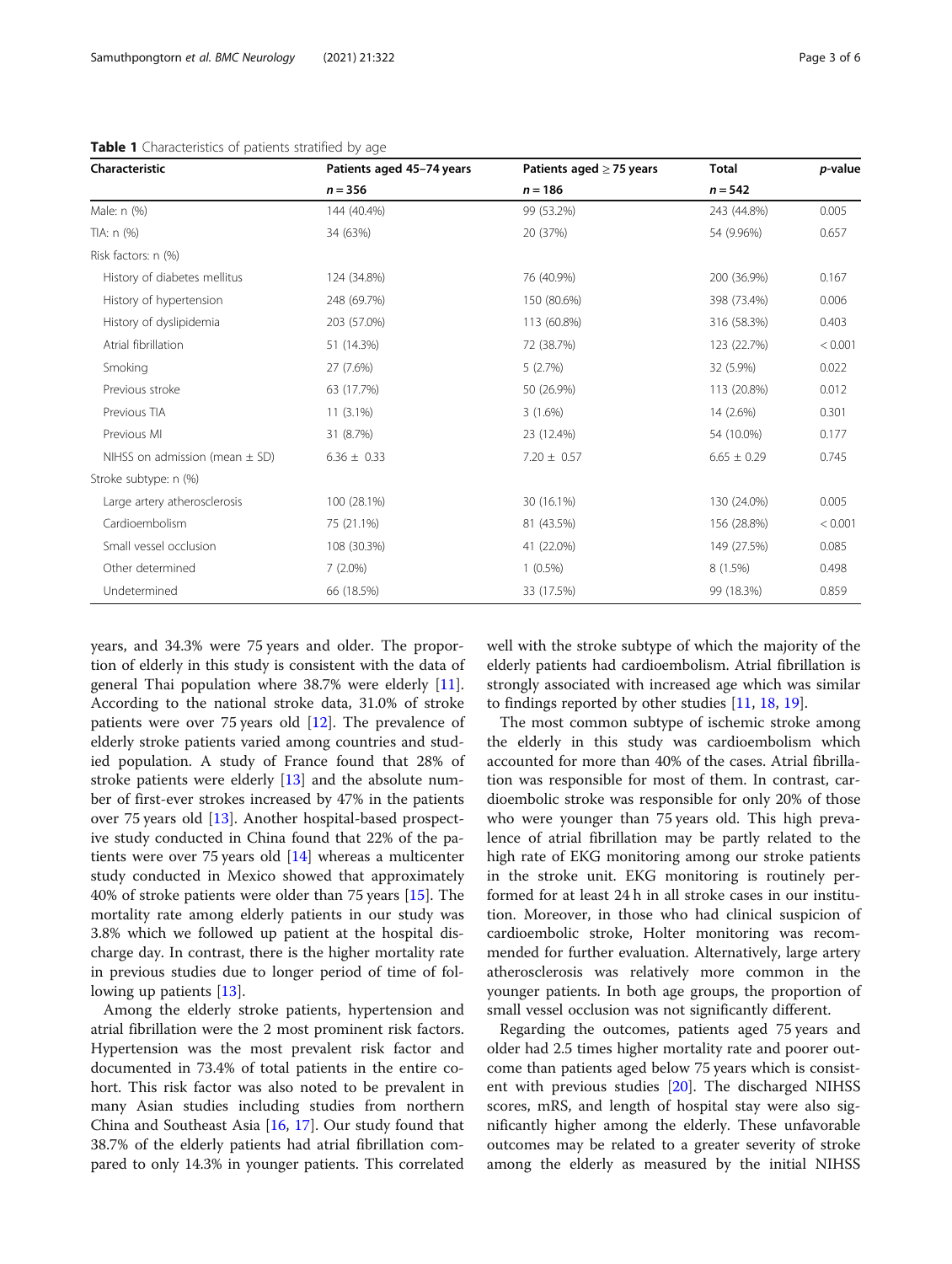<span id="page-3-0"></span>

scores. Moreover, the elderly patients tended to have a higher prevalence of risk factors as well as other comorbidities such as atrial fibrillation and previous stroke. We also observed that cardioembolism was the major cause of stroke in the elderly and this stroke subtype was associated with a poor outcome. Previous studies also demonstrated that patients with cardioembolic stroke in the atrial fibrillation group had a higher mortality rate and worse outcome when compared to nonatrial fibrillation group  $[14, 21]$  $[14, 21]$  $[14, 21]$  $[14, 21]$  $[14, 21]$ . Because of the higher prevalence of atrial fibrillation in the elderly patients [[11](#page-5-0), [18,](#page-5-0) [19](#page-5-0)], they tended to have a higher mortality rate and worse outcome.

Our study highlighted the importance of stroke among the elderly as we are entering ageing society  $[3, 4]$  $[3, 4]$  $[3, 4]$  $[3, 4]$  $[3, 4]$ . In this study, we used the age of 75 years as the cut-off point which is in line with other recent studies that focused on the treatment of the very old population  $[11, 12]$  $[11, 12]$  $[11, 12]$ [13\]](#page-5-0). Hypertension was the most common risk factor and cardioembolic stroke was the most common stroke subtype in the elderly and was associated with poor outcome. Thus, it is very important to detect atrial fibrillation among the elderly in order to secondary prevent stroke and manage the patient appropriately.

This study has some limitations. Some confounding factors may not be fully evaluated due to the retrospective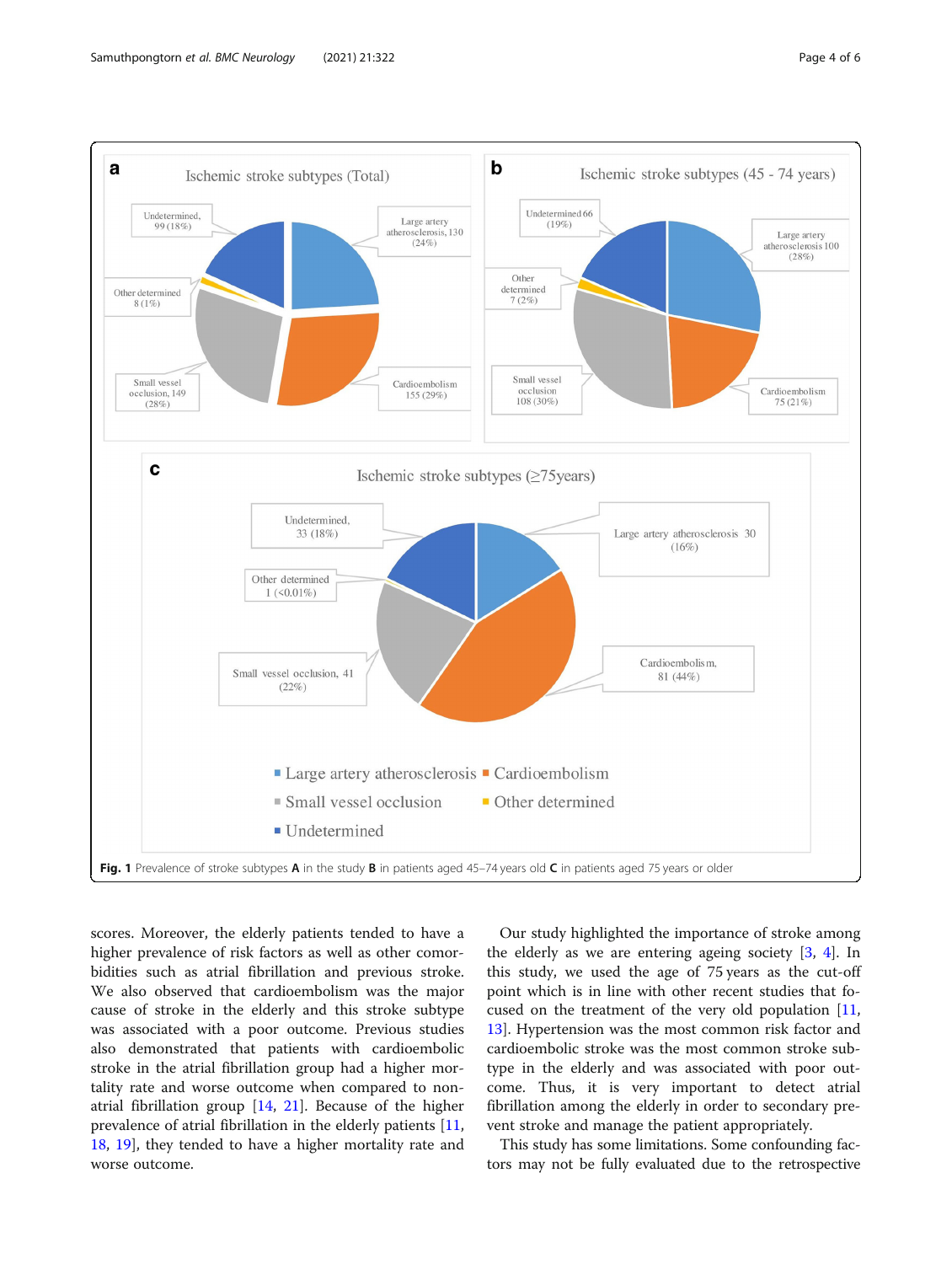<span id="page-4-0"></span>

nature of the study. For example, the medical records were not designed for the study. Some risk factors which there was no direct impact on patient care during admission (e.g. history of alcohol use, obesity) were not recorded. Also, the medical records were evaluated at the Stroke Unit by more than one neurologist. The data in each medical records were different. Second, although EKG monitoring was performed in all patients, further

|                                      |  |  |  | Table 2 Multivariate analysis for risk factors associated with |  |
|--------------------------------------|--|--|--|----------------------------------------------------------------|--|
| patients aged more than 75 years old |  |  |  |                                                                |  |

|                              | Patients aged $\geq$ 75 years |                        |  |
|------------------------------|-------------------------------|------------------------|--|
|                              | P values                      | Odds ratio(95% CI)     |  |
| sex                          | 0.046                         | 1.478 (1.007-2.168)    |  |
| History of diabetes mellitus | 0.659                         | 1.097 (0.727-1.657)    |  |
| History of hypertension      | 0.117                         | 1.485 (0.905-2.436)    |  |
| History of dyslipidemia      | 0.852                         | 1.041 (0.684-1.584)    |  |
| Atrial fibrillation          | < 0.001                       | 3.466 (2.256-5.324)    |  |
| Smoking                      | 0.242                         | $0.545(0.198 - 1.506)$ |  |
| Previous stroke              | 0.09                          | 1.481 (0.940-2.334)    |  |
| Previous TIA                 | 0.777                         | $0.826(0.221 - 3.091)$ |  |
| Previous MI                  | 0.335                         | 1.350 (0.733-2.487)    |  |

| <b>Factor</b>                         | <b>Survive</b>    | Death         | p-value |  |
|---------------------------------------|-------------------|---------------|---------|--|
|                                       | $n = 521$         | $n = 21$      |         |  |
| Age $\geq$ 75: n (%)                  | 172 (33.0%)       | 14 (66.7%)    | 0.001   |  |
| Male: n (%)                           | 231 (44.3%)       | 12 (57.1%)    | 0.247   |  |
| Risk factor: n (%)                    |                   |               |         |  |
| History of diabetes mellitus          | 193 (37.0%)       | 7 (33.3%)     | 0.73    |  |
| History of hypertension               | 381 (73.1%)       | 17 (81.0%)    | 0.426   |  |
| History of dyslipidemia               | 307 (58.9%)       | 9 (42.9%)     | 0.143   |  |
| Atrial fibrillation                   | 111 (21.3%)       | 12 (57.1%)    | < 0.001 |  |
| Smoking                               | 32 (6.1%)         | $0(0.0\%)$    | 0.242   |  |
| Previous stroke                       | 105 (20.2%)       | 8 (38.1%)     | 0.047   |  |
| Previous TIA                          | 13 (2.5%)         | $1(4.8\%)$    | 0.522   |  |
| Previous MI                           | 50 (9.6%)         | 4 (19.0%)     | 0.156   |  |
| NIHSS on admission<br>(mean $\pm$ SD) | $6.301 \pm 0.284$ | 14.789± 1.770 | < 0.001 |  |
| Stroke subtype: n (%)                 |                   |               |         |  |
| Large artery atherosclerosis          | 127 (24.4%)       | 3(14.3%)      | 0.602   |  |
| Cardioembolism                        | 144 (27.6%)       | 12 (57.1%)    | 0.002   |  |
| Small vessel occlusion                | 148 (28.4%)       | $1(4.8\%)$    | 0.021   |  |
| Other determined                      | 7(1.3%)           | $1(4.8\%)$    | 0.652   |  |
| Undetermined                          | 95 (18.2%)        | 4 (19.0%)     | 0.788   |  |

Table 3 Factors associated with death during hospitalization